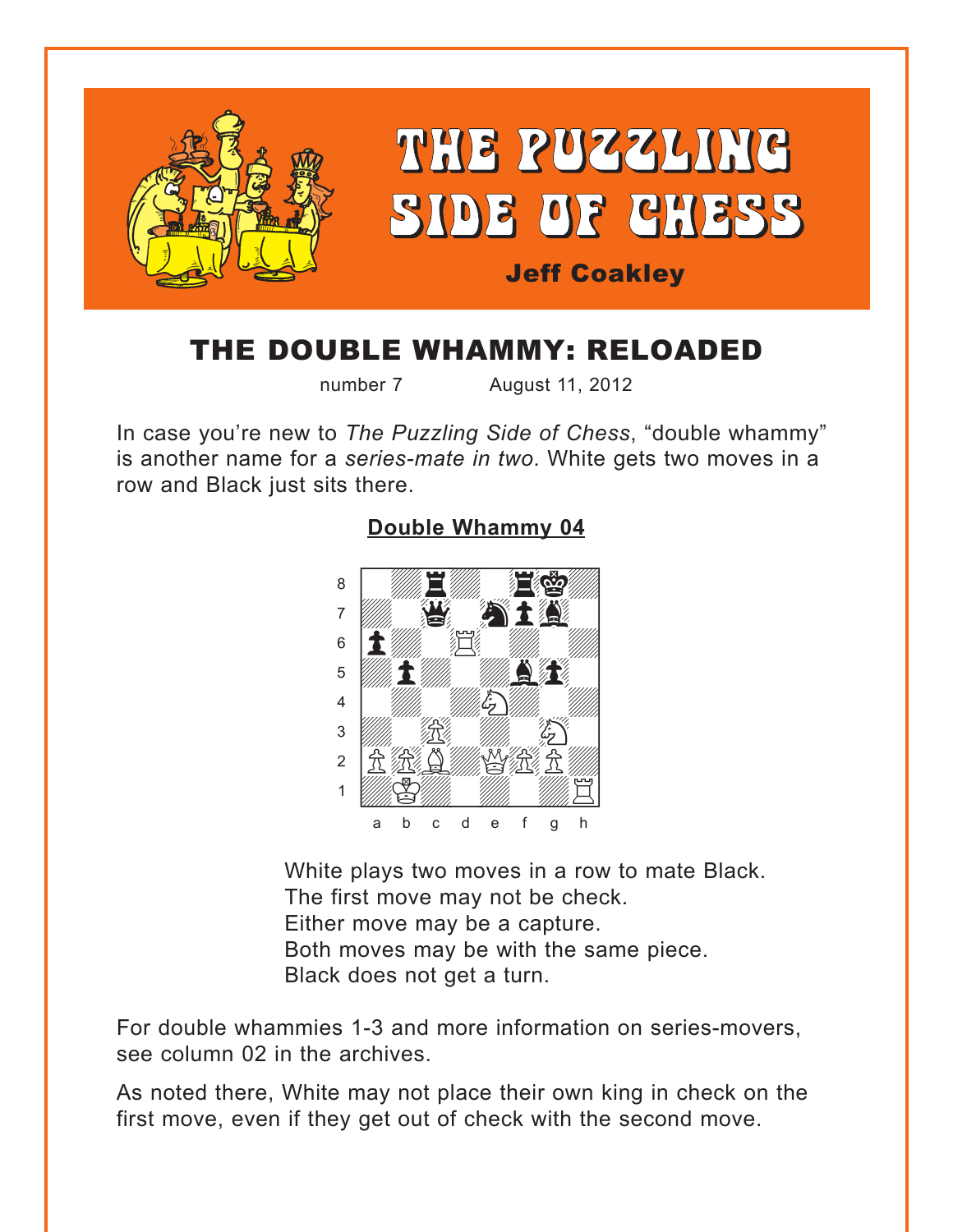<span id="page-1-0"></span>

**[Double Whammy 05](#page-4-0)**



White plays two moves in a row to mate Black.

## **[Double Whammy 06](#page-5-0)**



White plays two moves in a row to mate Black.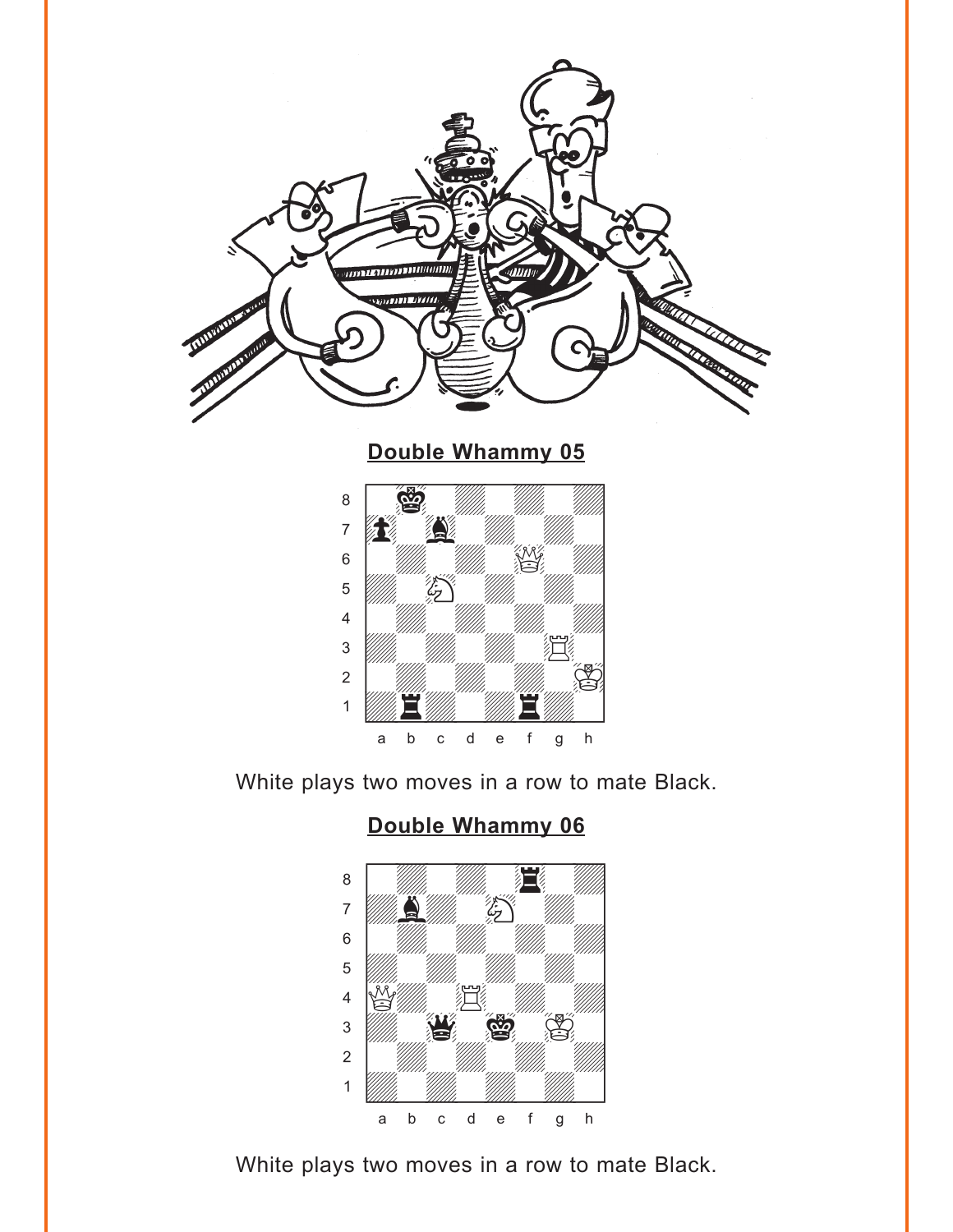This kind of puzzle is related to a chess variant known as *Marseillais Chess*, in which each player gets two moves on every turn. It's a whole game of double whammies!

Here are the rules, expanded from column 01 to include special cases with stalemate and en passant captures.

#### **MARSEILLAIS CHESS**

The standard laws of chess are followed with these modifications:

- a) Each player makes two moves on every turn, except for the restrictions in rules c and d.
- b) If a player is in check, they must get out of check with their first move. If that is impossible, it is checkmate.
- c) If a player gives check with their first move, they do not get a second move on that turn.
- d) On the first turn of the game, White only gets one move.
- e) A player may move the same piece on both moves of a turn. The piece may return to the square it started on.
- f) If a player has no legal move after the first move of their turn, the game ends in stalemate.
- g) An en passant capture may only be played on the first move of a player's turn. The captured pawn must have moved two squares on the second move of the opponent's previous turn.

The game was invented in Marseille, France in the early 1920s and became quite popular during the next decade. Alexander Alekhine, Richard Reti, and Eugene Znosko-Borovsky are all known to have played.

Rule (d) was adopted in 1963 to reduce White's opening advantage. Over the years, there have been various rules concerning en passant. Rule (g) is now the generally accepted version.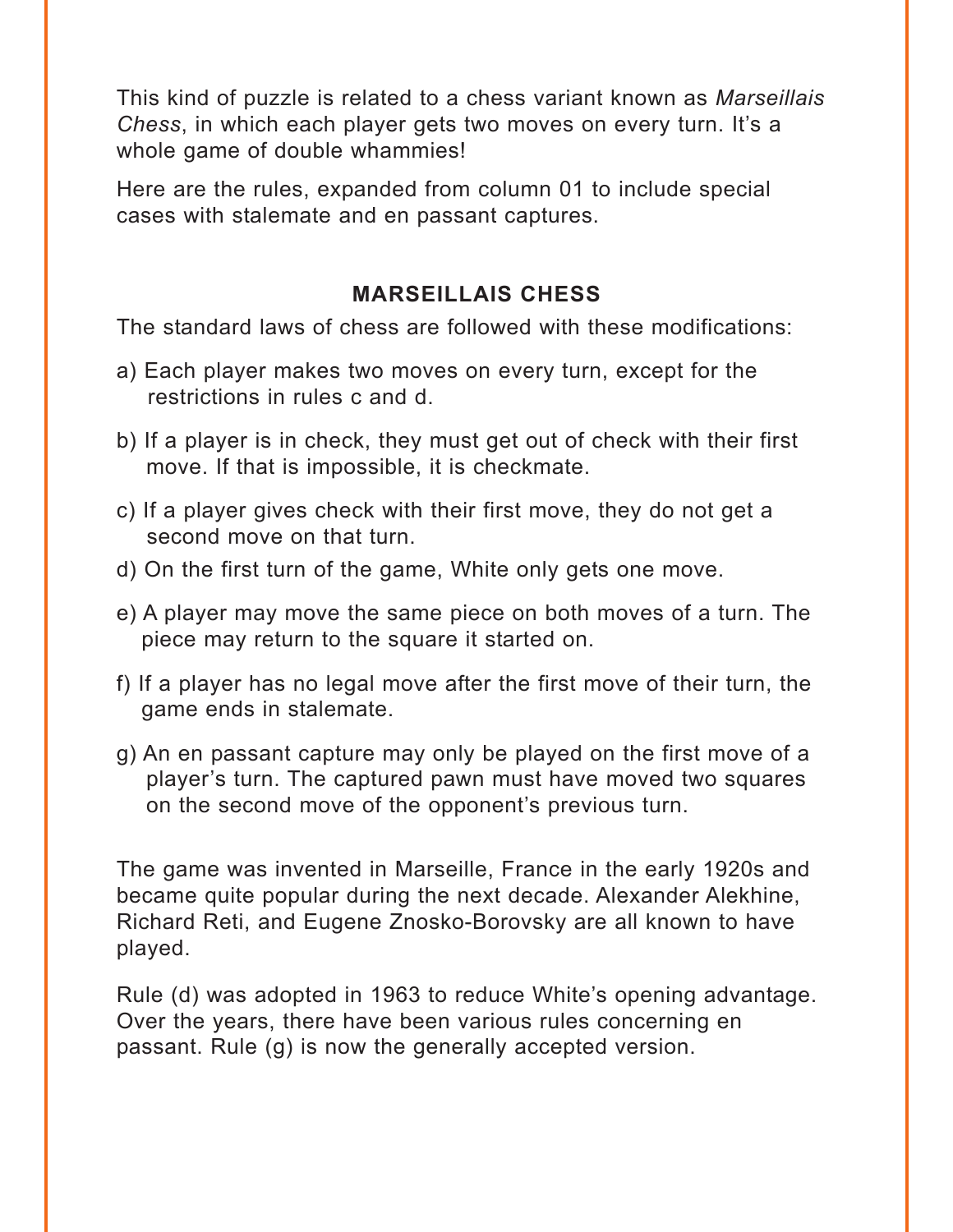<span id="page-3-0"></span>

This towering fortress in the Bay of Marseille was built in 1524. Edmond Dantès was imprisoned there in *The Count of Monte Cristo*, a book by Alexandre Dumas. Have you ever seen a bigger rook!?

If you're still reading, then you're probably hoping for another puzzle. Here's a longer series-mate that may keep you busy for a while.



### **[Multi-Wham 02](#page-5-0)**

Theodor Steudel 1997

Series-mate in 13

White plays thirteen moves in a row to mate Black.The first twelve moves may not be check. Black does not get a turn.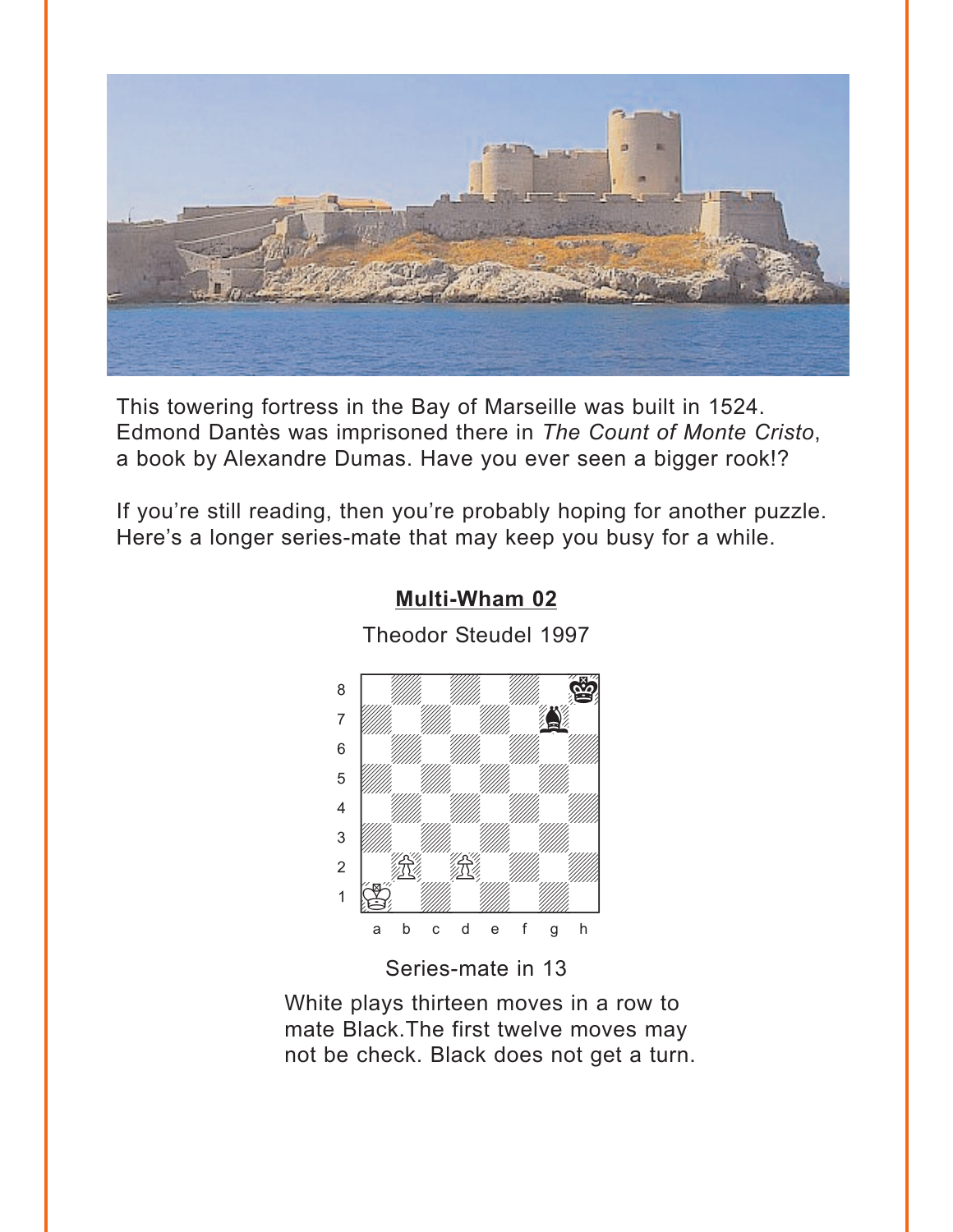# <span id="page-4-0"></span>**SOLUTIONS**

All double whammies by J. Coakley. Numbers 4 and 6 are from *Winning Chess Puzzles For Kids Volume 2* (2010). Problem 5 is a *ChessCafe.com* original (2012).

*PDF hyperlinks*. You can advance to the solution of any puzzle by clicking on the underlined title above the diagram. To return to the puzzle, click on the title above the solution diagram.



## **[Double Whammy 04](#page-0-0)**

**[Double Whammy 05](#page-1-0)**



The white rook is pinned by the black bishop. 1. Qf4

The queen unpins the rook and pins the bishop. 2. Rg8#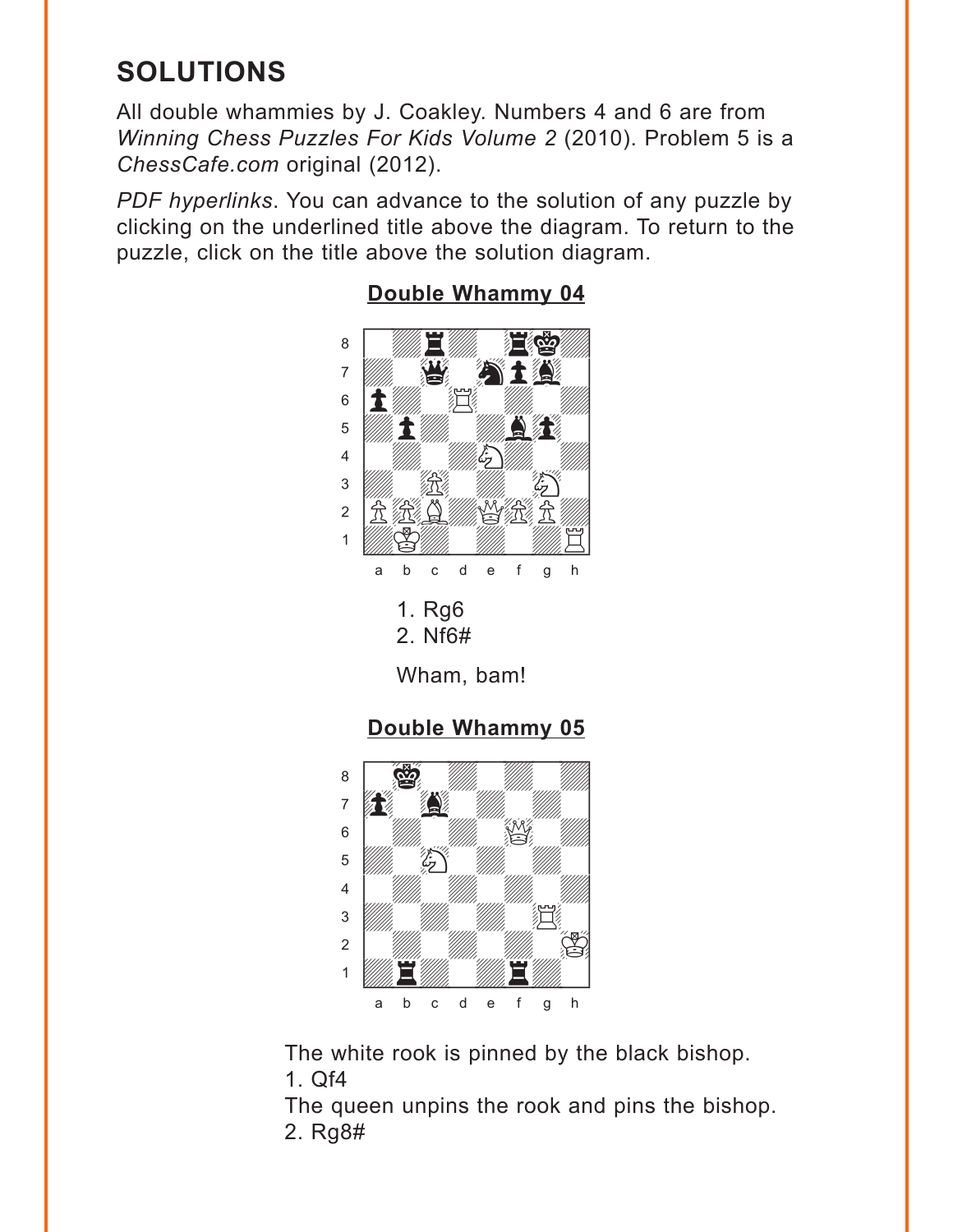#### <span id="page-5-0"></span>**[Double Whammy 06](#page-1-0)** where  $\frac{1}{2}$  and  $\frac{1}{2}$  and  $\frac{1}{2}$  and  $\frac{1}{2}$  and  $\frac{1}{2}$



2. Nf5#

The awesome power of double check.



- 1. d4 Unpinning the b-pawn.
- 2. b4 (2.d5 3.d6 4.d7 5.d8=B mates in 14.)
- 3. b5
- 4. b6
- 5. b7
- 6. b8=N
- 7. Nd7
- 8. Nf6 Unpinning the d-pawn.